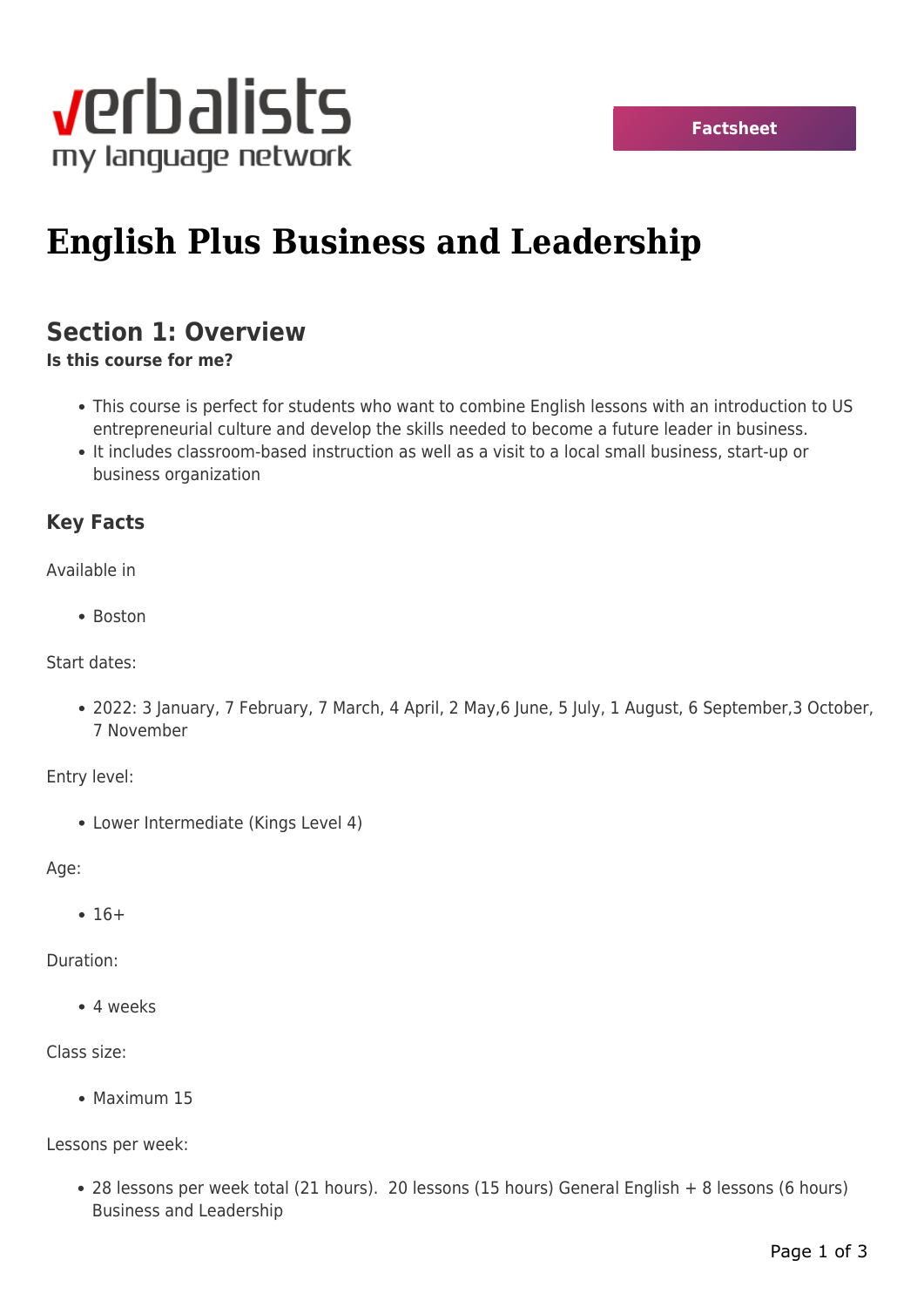### **Included in the price:**

- 28 lessons per week (21 hours)
- Welcome Information Pack
- Course materials
- Placement test on arrival, weekly assignments, group participation and progress tests
- Use of college library computers
- Access to Classmate, the Kings online learning platform
- Free Wi-fi at school
- An accompanied visits to a small business or business organization
- Full access to Kings social programme, with at least two free activities per week
- Full access to join Kings' school clubs and societies
- Optional weekly lecture programme
- End-of-course certificate (90% or higher attendance required)

"At Kings Boston you can participate in entrepreneurship class, which includes specialized vocabulary in relation to the start-up world, case studies and knowing some local business in relation with this topic. "

# **Section 2: Course structure and content**

- **20 lessons (15 hours) per week of General English**
- **8 lessons (6 hours) per week Business and Leadership**

### **General English lessons**

Your general English lessons will be designed to improve your reading, writing, speaking and listening at a consistent rate. Each week, lessons will focus on a different topic.

### **Key areas covered include:**

Communication skills

- Conversational language skills
- Listening and accents
- Reading and interpretation
- Writing and presenting

Linguistic resources

- Building your vocabulary bank
- Fine tuning your pronunciation
- Interpretation of texts
- Grammar and syntax

Study skills

- Note taking and revision
- Research skills
- Time management and planning
- Dictionary work
- Learner autonomy